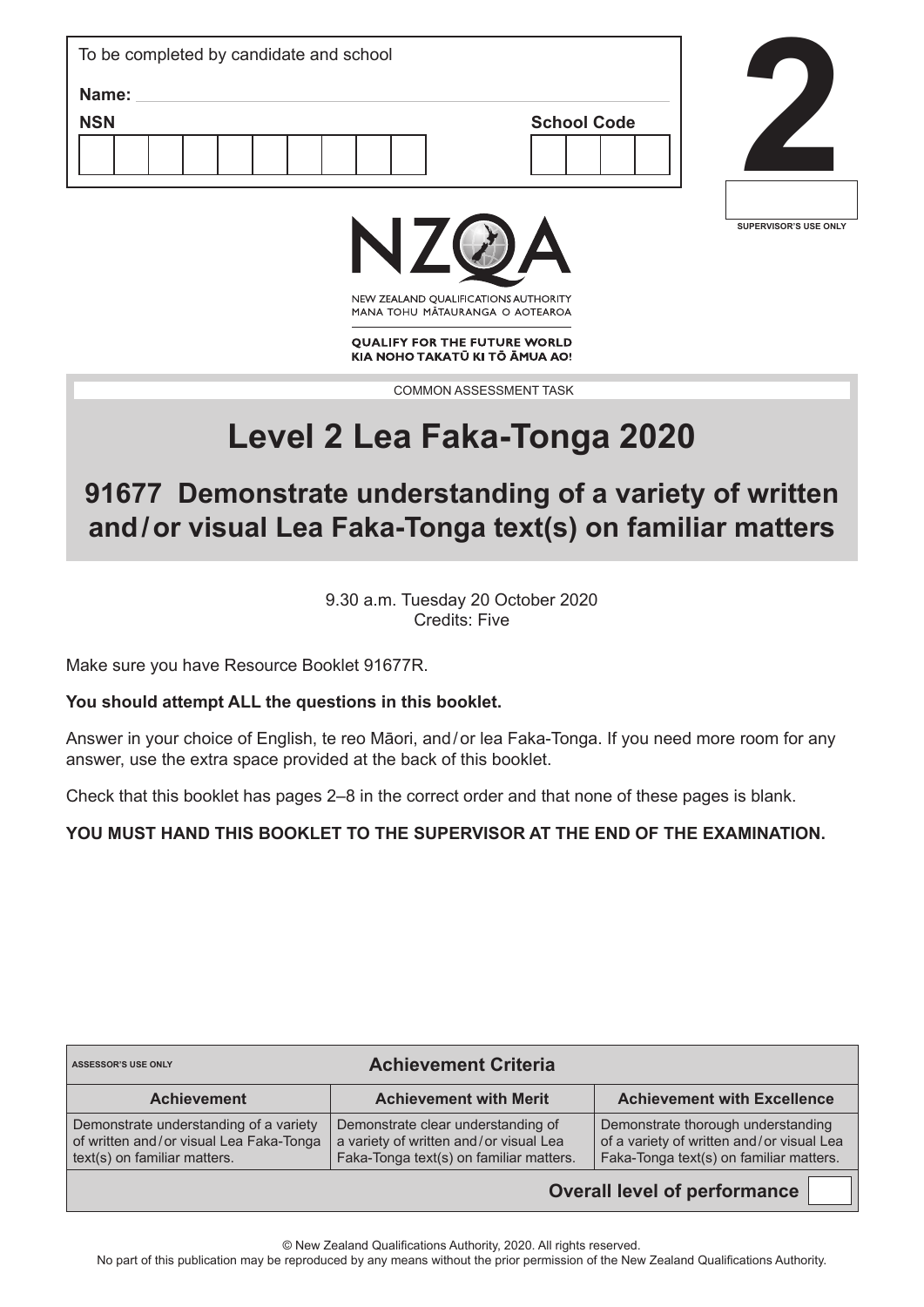### **QUESTION ONE:** *Taʻanga* **(Poem)**

Read Text A on page 2 of the resource booklet.

(a) *Na'e anga fēfē ʻa hono fakamatala'i 'e he tokotaha fa'u maau´ 'a e tō'onga mo'ui 'a e Misi Heilala´?*

How does the poet describe her experience as Miss Heilala?

(b) Fakamatala'i fakaikiiki mai 'a e to'onga mo'ui 'a e tokotaha 'oku lau ki ai 'a e maau'. 'Omai ha *fakatātā mahino mei´ he konga tohi´ ke ne poupou'i ho'o tali´.* Describe her personal qualities in detail. Explain your answer, using examples from the text.

**ASSESSOR'S USE ONLY**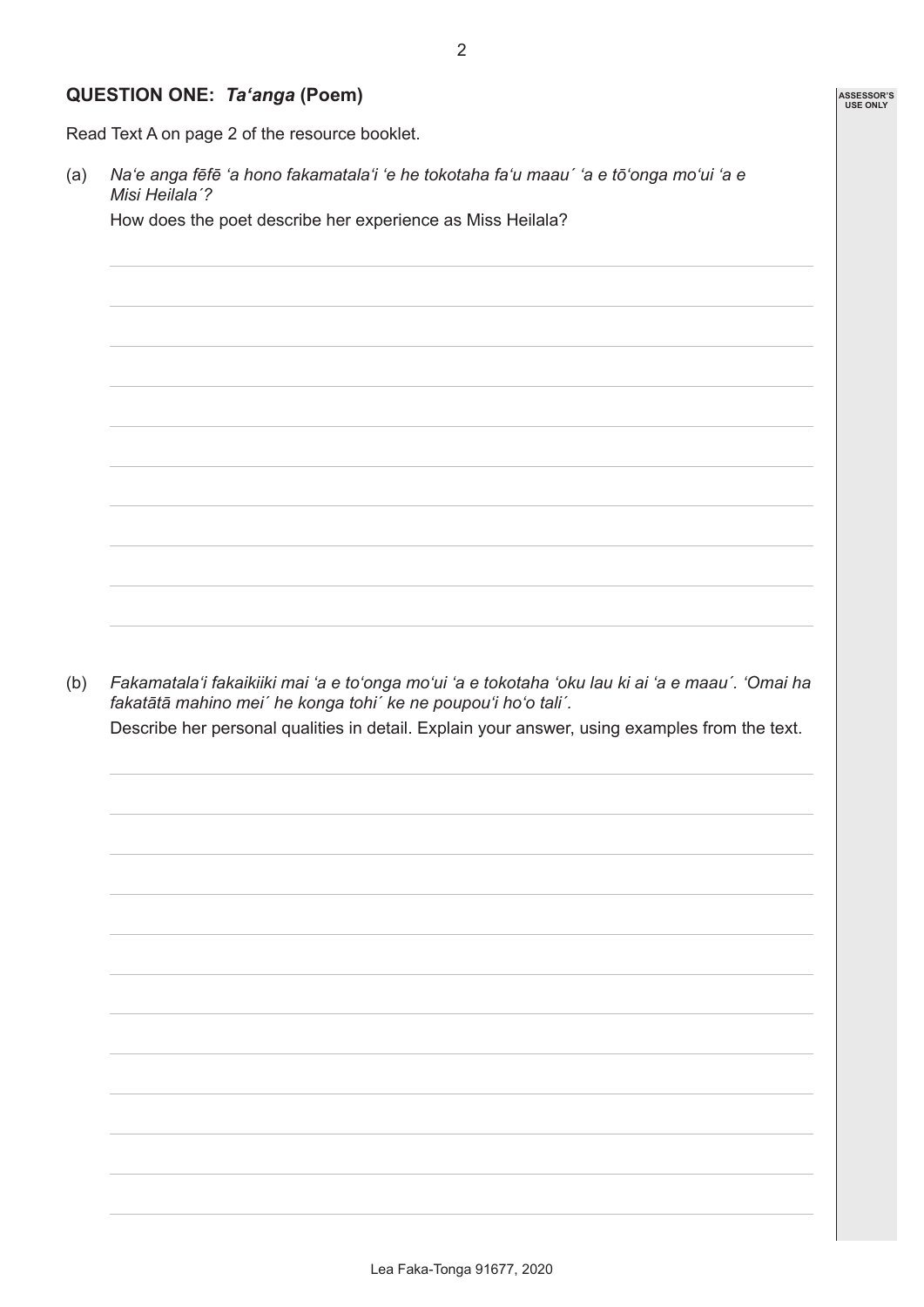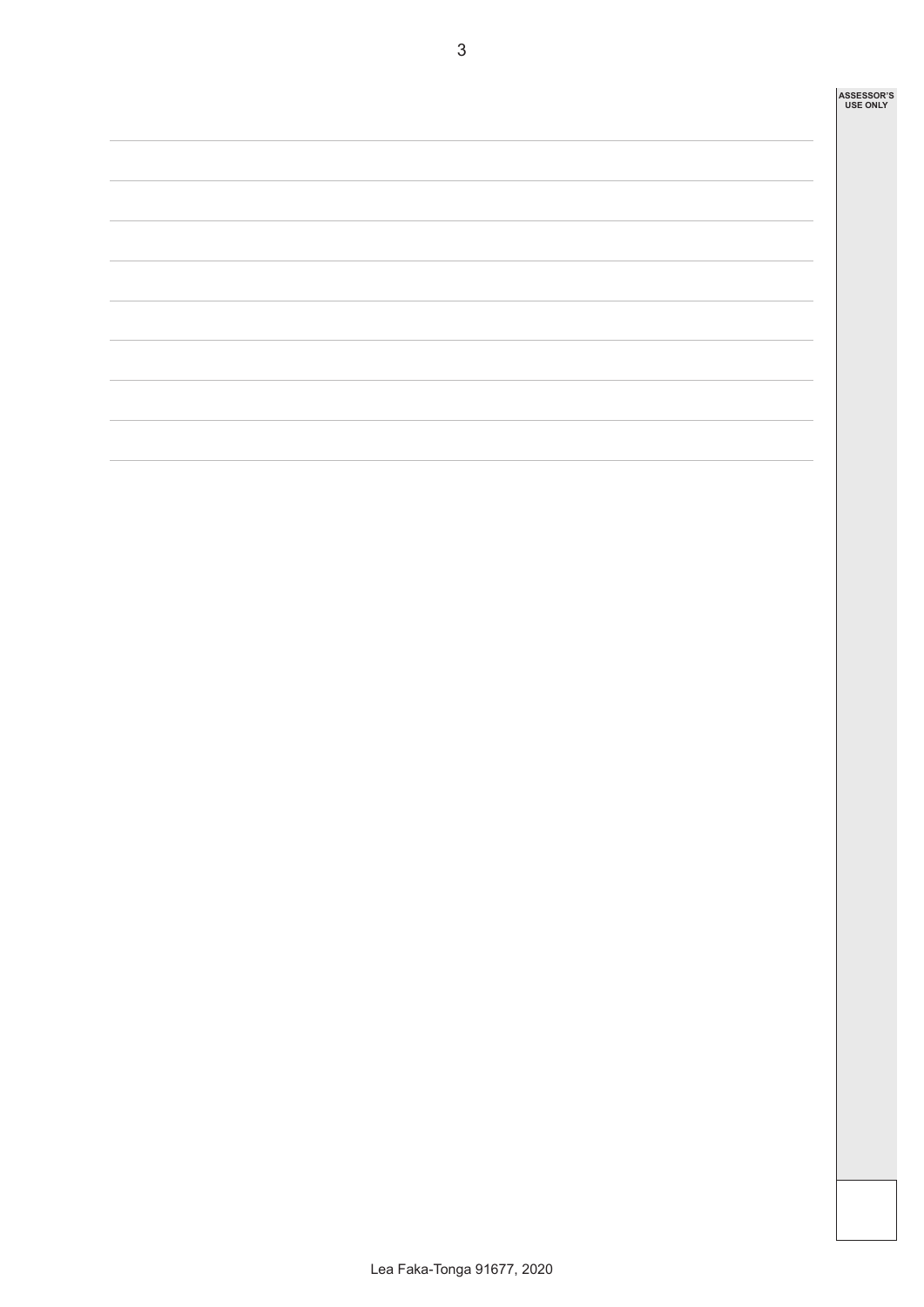**ASSESSOR'S USE ONLY**

## **QUESTION TWO:** *Ko e ʻulumotuʻa* **(Head of clan)**

Read Text B on page 3 of the resource booklet.

(a) *Fakamatala'i fakaikiiki mai pe 'oku anga fēfē hono fili 'o e 'ulumotua'a 'i ha fāmili.* Explain in detail how the head of clan is decided.

(b) *Ko e hā 'oku mahu'inga ai 'a e 'ulumotu'a´ 'i he anga 'o 'etau nofo faka-Tonga´? 'Omai ha fakatātā mei´ he talanoa´ ke ne poupou'i ho'o fakakaukau´.*

How is the head of clan significant in Tongan society today? Explain your answer with evidence from the text to support your ideas.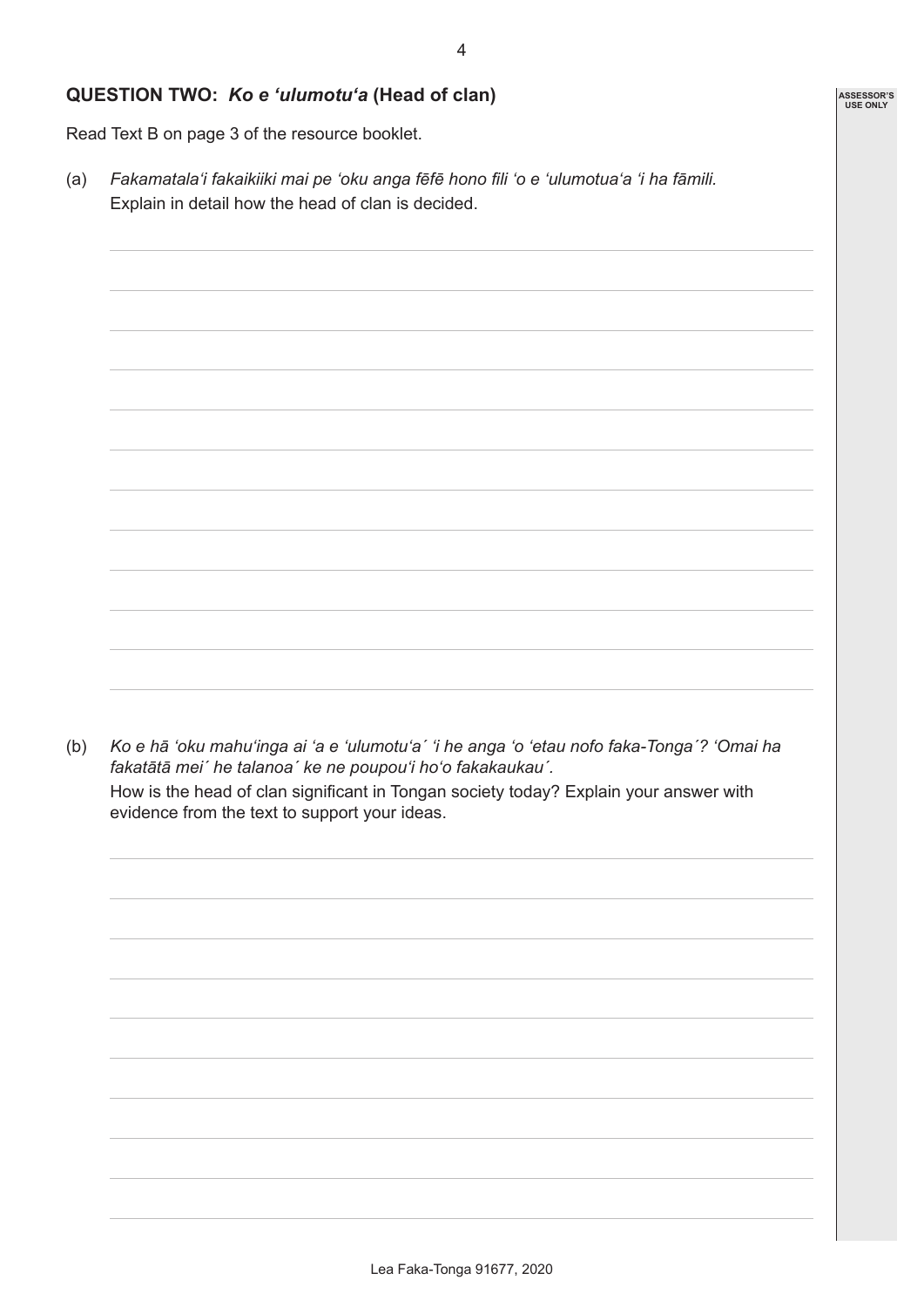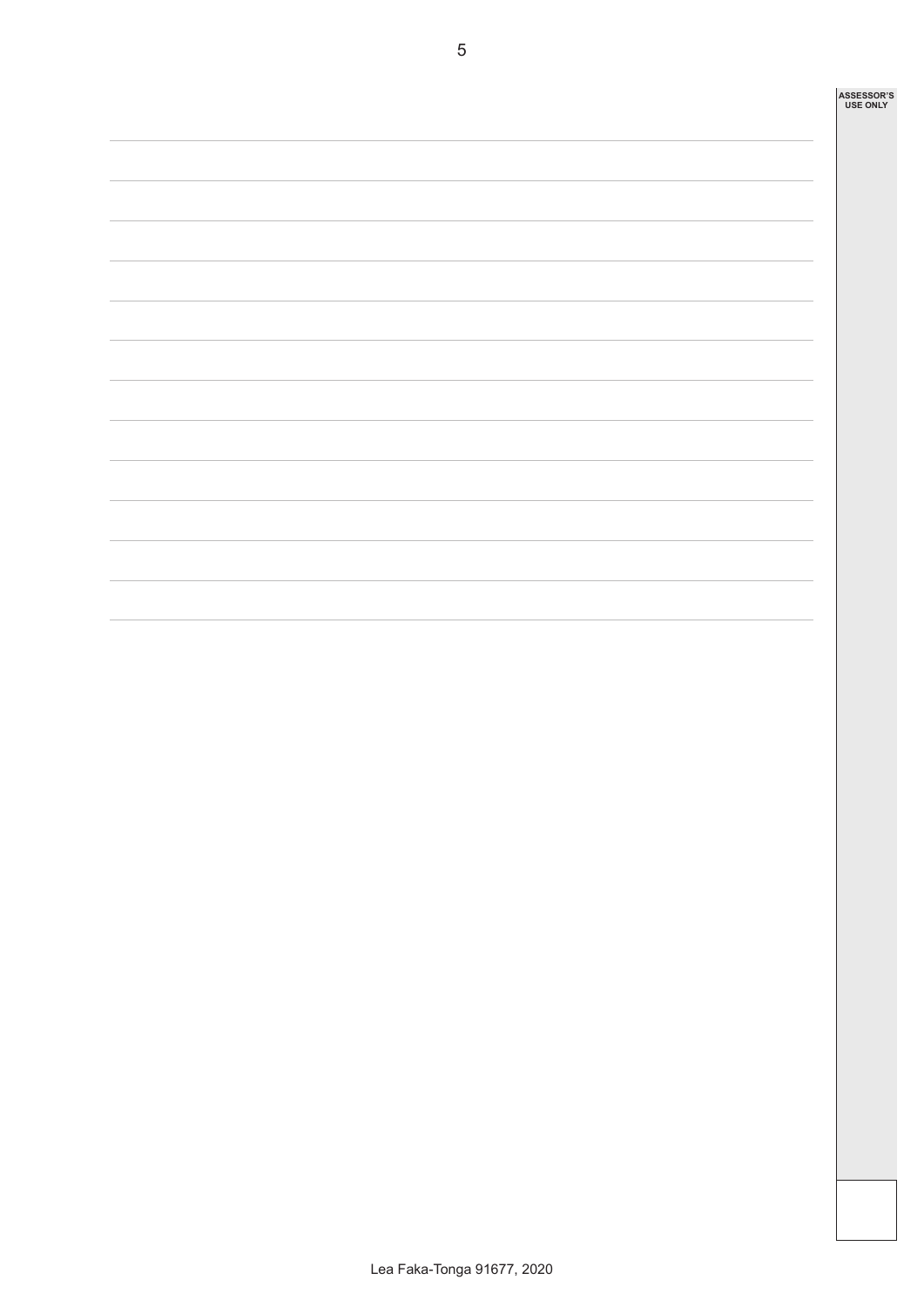### **QUESTION THREE:** *Kumi fonua ʻa e kakai Tonga´ ki muli* **(Migration from Tonga)**

Read Text C on page 4 of the resource booklet.

(a) Ko e hā e 'uhinga 'o e kumi fonua ko eni 'a e kakai Tonga' ki he fonua muli'? 'Omai ha *fakatātā mei´ he talanoa´ ke ne poupou'i ho'o tali´.* Why do Tongans migrate to overseas countries? Give examples from the text to support your answer.

(b) *Ko e hā e ngaahi faingata'a 'oku fetaulaki mo e kakai 'oku mavahe mei Tonga ki muli´?* What challenges are faced by Tongans who move overseas?

**ASSESSOR'S USE ONLY**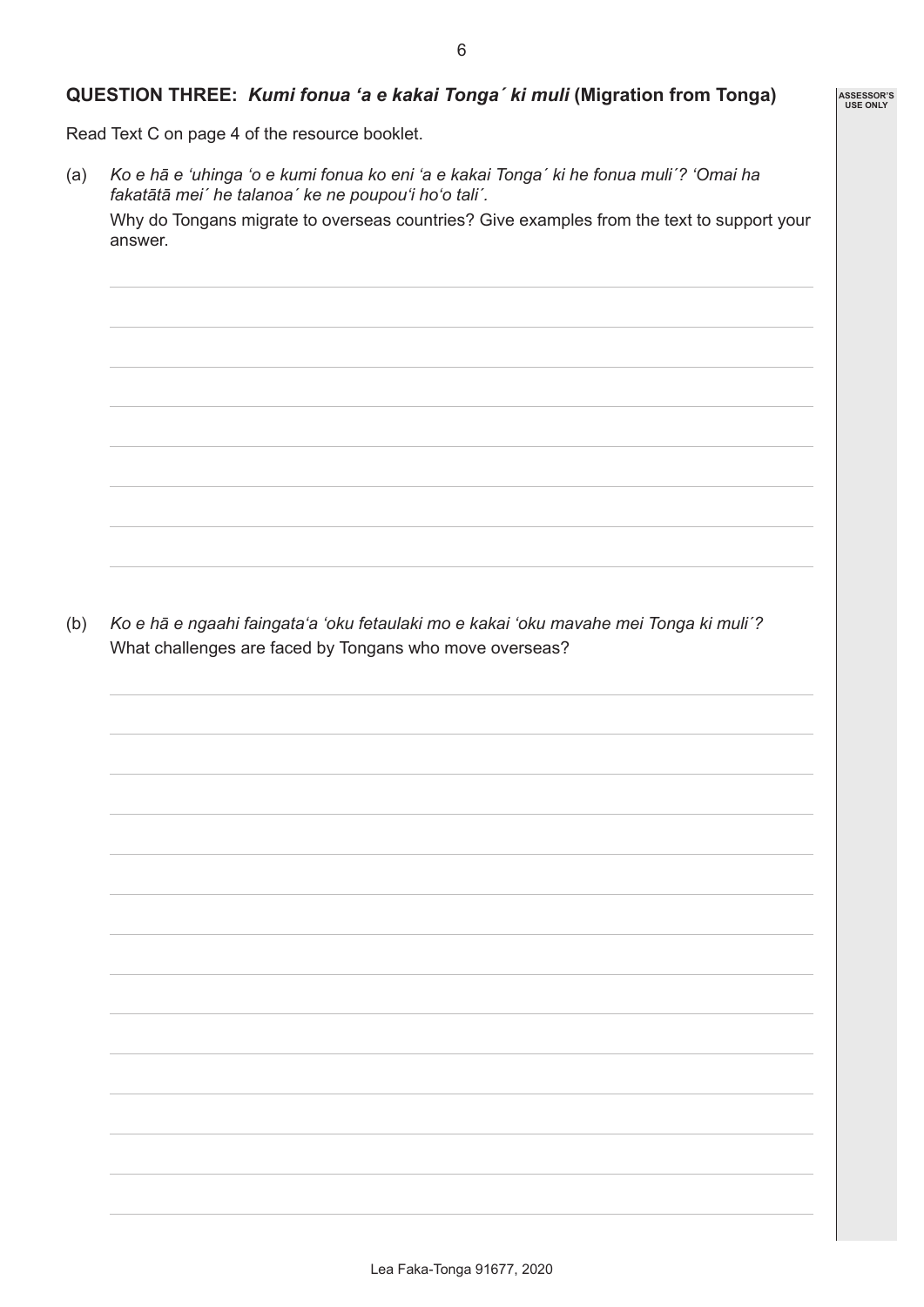(c) Ko e hā e ola 'o e hiki fonua 'a e kakai' mei Tonga' 'i he kakai 'oku kei nofo 'i Tonga'? What effect does the migration of Tongans have on the people who remain in Tonga?

7